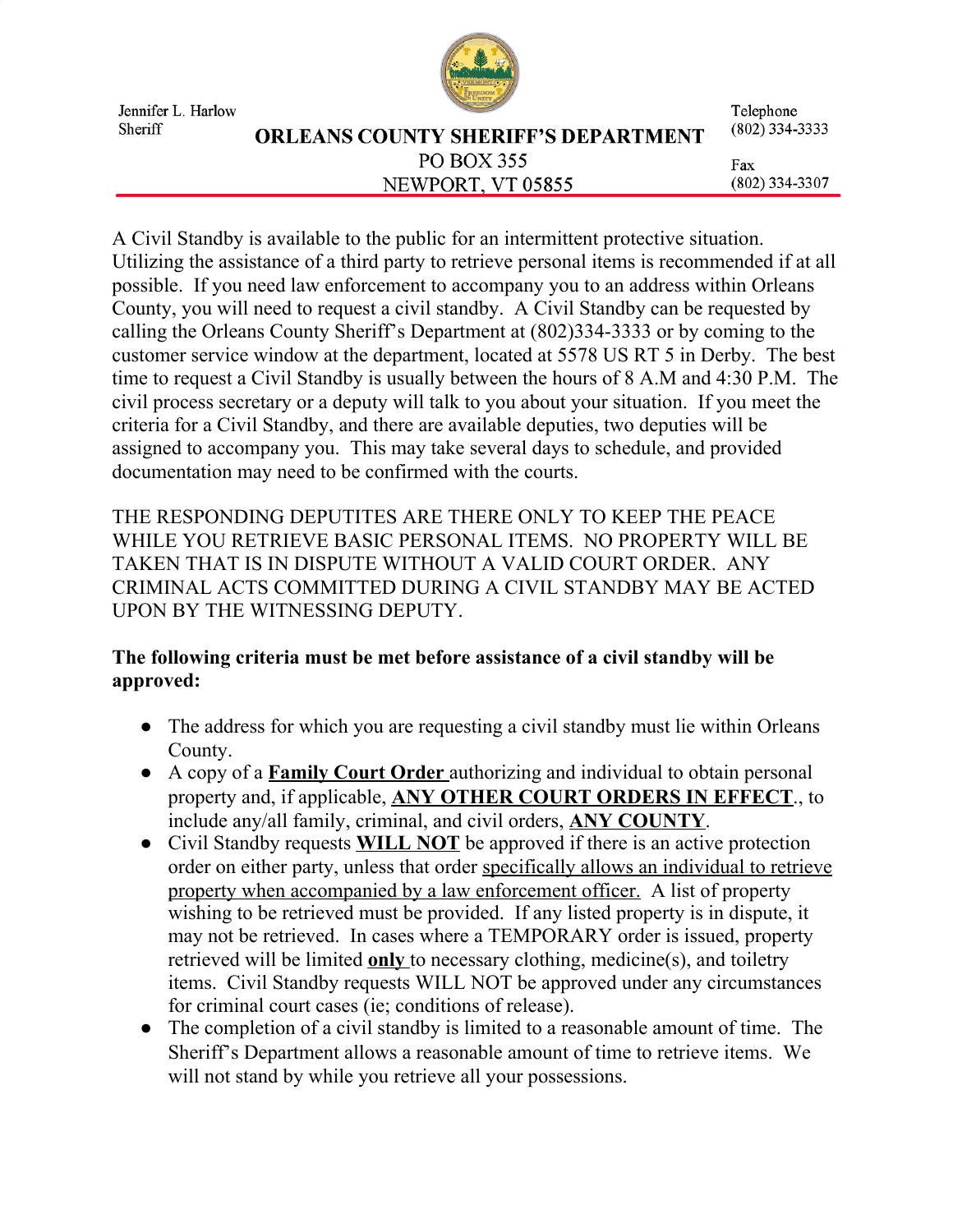A Civil Standby occurs when a Deputy Sheriff is present while parties in civil litigation exchange property or one of the parties is allowed to enter a residence building or vehicle to obtain property. Civil Standby is intended to keep the peace.

The availability of the Orleans County Sheriff's Department to provide Civil Standby service depends upon the current call volume and staffing. The Sheriff's Department will attempt to accommodate the parties in effecting a Civil Standby as soon as a call volume and staffing permit.

There are limitations on the actions the Deputy Sheriff's will take during a Civil Standby.

- A Deputy Sheriff will not break into and/or enter any residence, building or vehicle.
- A Deputy Sheriff will not restrain the movement of any person or vehicle
- A Deputy Sheriff will not physically remove or load any property.
- A Civil Standby authorized in a Domestic Violence Order to allow a party obtain his or her personal effect, clothing, personal hygiene items or medications or such items for his/her children, or his or her tools of the trade, business records or business equipment, shall be limited to a reasonable amount of time, after which the party retrieving property must leave the premises. \*\* See note on previous page regarding **TEMPORARY** protective order limitations.
- A Deputy Sheriff will not resolve disputes regarding the property items to be obtained or exchanged. A Deputy Sheriff will not allow removal of disputed property. The parties should bring disputes to the Court that issued the order at the next court hearing.

A Civil Standby Order does not give a Deputy Sheriff the right to trespass on real property. A Deputy Sheriff will leave the premises through civil contempt proceedings. A Deputy Sheriff will not arrest a party for refusing to complete the property exchange. However, if a party, or any person assisting a party, engages in unlawful self-help action (trespass, unlawful entry into a residence, building or vehicle, malicious mischief, or assault} or in any action constituting a criminal offense under Vermont Law, that person is subject to arrest and/or issuance of a criminal citation.